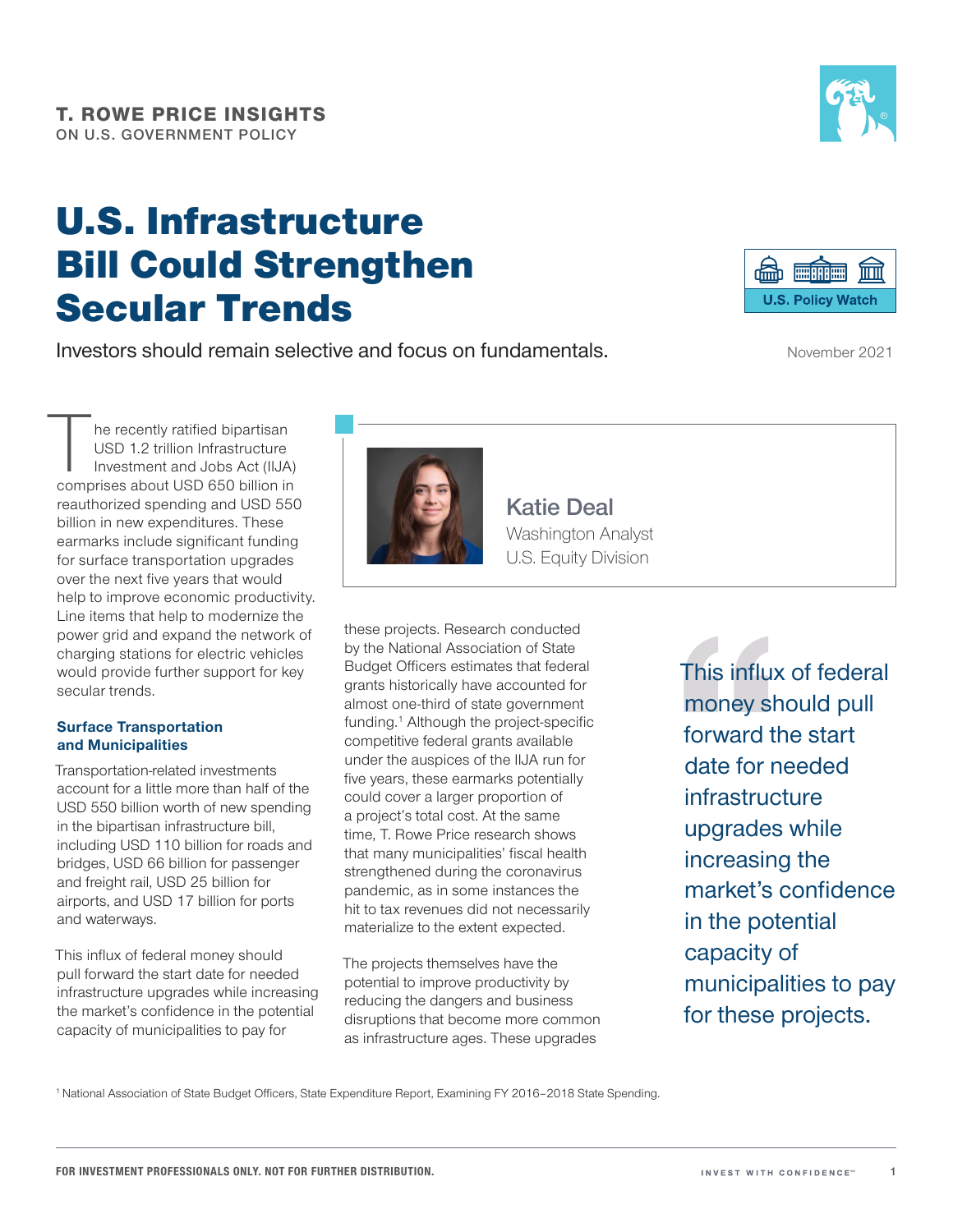### **Key Areas of New Spending Authorized by the IIJA**

Road infrastructure tops the list for new spending



As of November 15, 2021. Source: WhiteHouse.gov.

In the new year, we would expect the Biden administration to pursue its agenda primarily at an agency level, through both the execution of prior legislative changes and regulatory actions.

also have the potential to address bottlenecks where investment in physical assets has not kept up with how public and business needs have evolved.

However, investors seeking companies that might benefit from a wave of infrastructure spending should bear in mind that hastening the start dates for needed projects does not necessarily expand the overall addressable market or contribute to fundamental changes in longer-term industry dynamics. In our view, selectivity and a deep understanding of companies' business models could be key to identifying potential investment opportunities.

#### **Broadband, Power, and Electrification**

Outside of traditional transportation‑related projects, the bipartisan infrastructure package includes USD 65 billion to improve internet connectivity in unserved and underserved communities. Given the importance of broadband access for remote work and school, these

investments have the potential to improve the dynamism of the economy, especially in rural areas.

The infrastructure measure also finances the procurement of electric buses and charging stations for electric vehicles. These line items are significantly smaller than the earmarks for traditional transportation infrastructure. That said, we would expect this funding to contribute to the adoption of electric vehicles—a powerful secular trend that should accelerate as carmakers expand their offerings in this segment.

Although the bipartisan infrastructure package does not explicitly include funding for renewable energy, the massive USD 73 billion for upgrades to the nation's electricity grid will be critical to building a flexible, resilient system that can accommodate variable generation from wind and solar power as well as increased demand from the electrification of transportation and perhaps in the future—residential and commercial heating.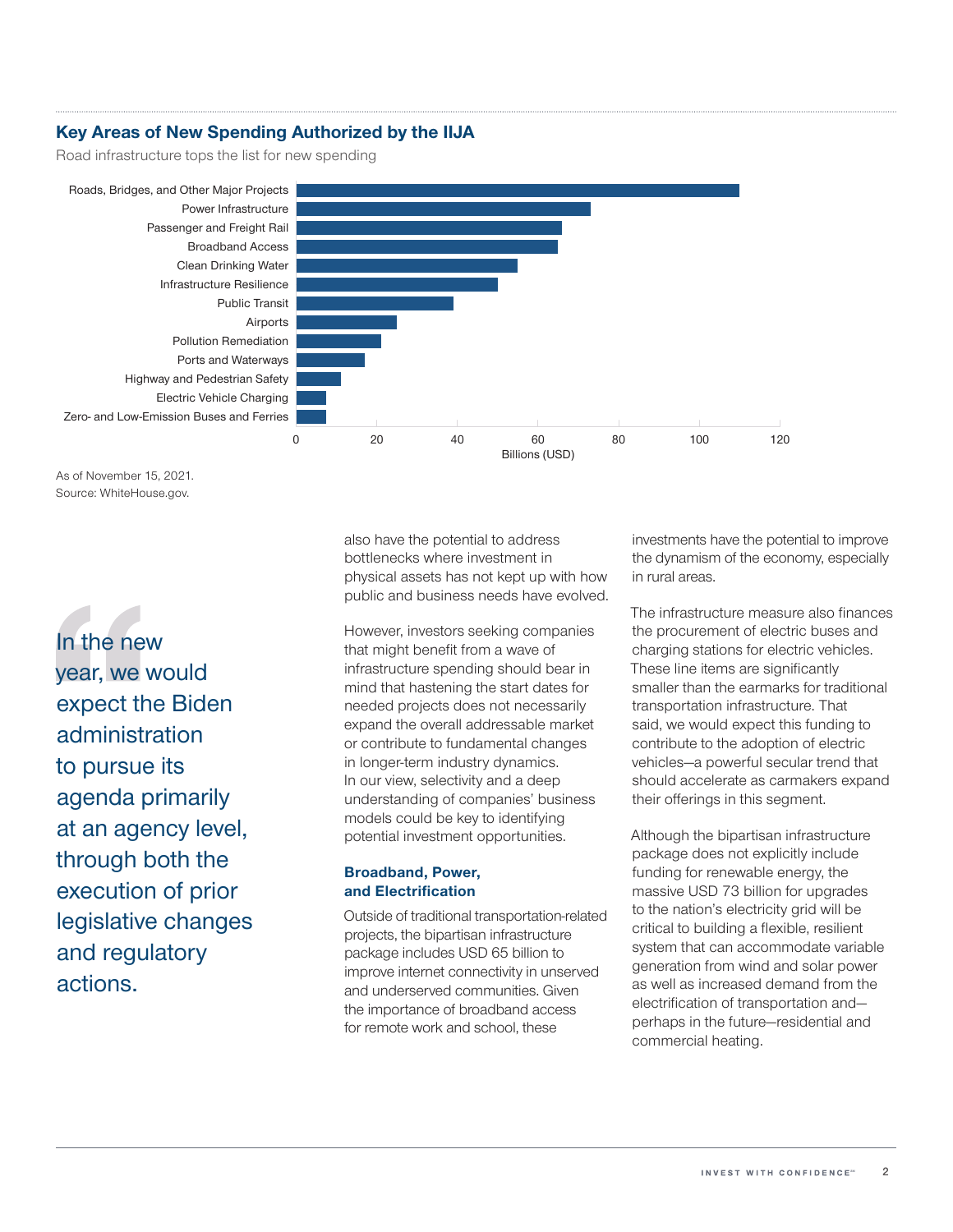#### WHAT WE'RE WATCHING NEXT

In the new year, we would expect the Biden administration to pursue its agenda primarily at an agency level, through both the execution of prior legislative changes and regulatory actions. Likely areas of focus include environmental regulation, expanding access to health insurance, drug pricing negotiation, and the investigation of anticompetitive practices across numerous sectors. We would also expect the administration to focus on China, especially regarding critical technologies.